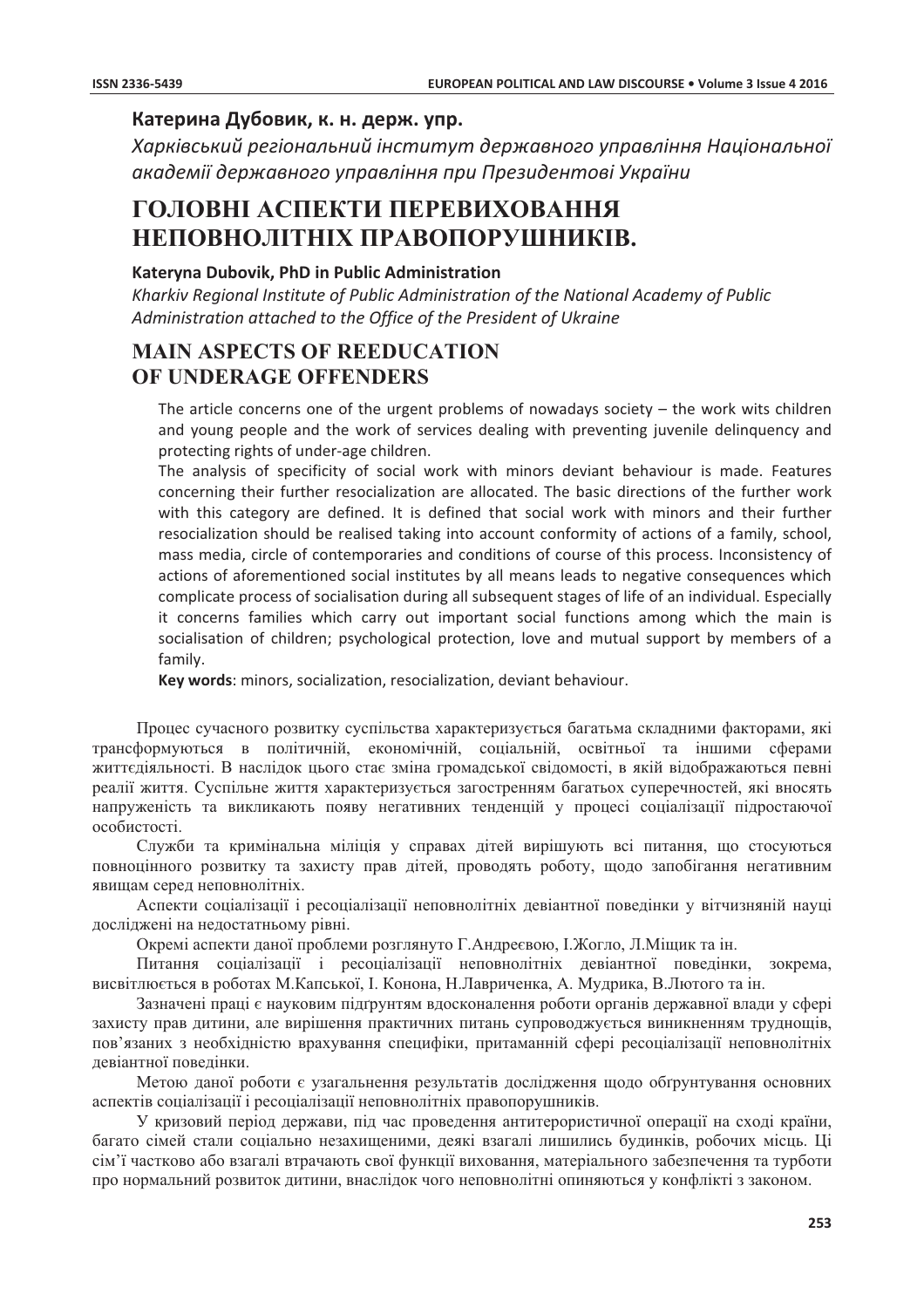Сучасні особливості розвитку українського суспільства справляють на особистість, її формування та становлення значний вплив: науково-технічний прогрес обумовлює появу нових економічних відносин, які в свою чергу вимагають від індивіда підвищення його освітнього та культурного рівнів, поглиблення й розширення світогляду, розвитку технологічно нових вмінь, навичок і здібностей, високого рівня усвідомленості громадського обов'язку та особистої вілповілальності. Ускладнюється процес становлення особистості.

В цілому сучасні інститути соціалізації не забезпечують повного задоволення потреби формування у підлітків ціннісних орієнтацій, суспільно схвалених нормативних уявлень, світоглядних переконань та життєвих позицій.

Входження України у новий період становлення всіх сфер соціального розвитку висуває на головний план питання соціальної роботи з неповнолітніми, соціалізація яких проходить в екстримальних життєвих умовах. Соціальна робота є однією із організаційних складових процесу реалізації державної політики стосовно неповнолітніх в Україні, а у більш широкому розумінні - і соціальної політики. Відповідно, її головною метою є створення умов для успішної соціалізації особистості.

Соціальна робота з неповнолітніми має бути спрямованою на створення умов, які сприяють соціальній адаптації та самореалізації. Тому вона повинна проводитись за двома пріоритетними напрямками: з одного боку - це соціальна опіка, надання різних видів соціальної допомоги окремим категоріям неповнолітніх, а з іншого - це соціальна діяльність, яка спрямована на розкриття творчого потенціалу неповнолітніх і стимулює формування в них імунітету до різноманітних негативних явищ <sup>1</sup>.

Основні види соціальної роботи трактуються та класифікуються різними авторами по-різному. Найбільш узагальнена класифікація подана у Законі України «Про соціальну роботу з дітьми і молоддю», де зазначено, що види соціальної роботи - це способи спрямованості соціальної роботи, визначення їх змісту в залежності від поставлених цілей, а основними видами соціальної роботи з неповнолітніми є: соціальне обслуговування, соціальний супровід, соціальна профілактика, соціальна реабілітація, соціальне інспектування.

У сфері державної політки стосовно неповнолітніх, неповнолітні як об'єкти соціальної роботи, займають особливе місце. Це обумовлено, з одного боку, особливостями їхнього вікового розвитку, становленням фізіологічної та психологічної конституції; з іншого - рівнем розвитку інтелекту, духовності, формуванням особистості. Суттєву роль відіграє також процес набуття ними соціального статусу, отримання освіти і професійних навичок, правової суб'єктності. Все це у сукупності визначає неповнолітніх як клієнтів дуже вразливих від зовнішніх негативних впливів, що необхідно враховувати у своїй діяльності інститутам влади, які є суб'єктами державної політики стосовно неповнолітніх. Вони мають користуватись у своїй діяльності низкою таких принципів як демократизм, публічність, законність, диференційність, компетентність, узгодженость дій і відповідальність суб'єктів державної політики стосовно неповнолітніх. Ці принципи діяльності суб'єктів державної політики, стосовно неповнолітніх, є підгрунтям її ефективної реалізації, вдосконалення практичної діяльності і правової бази, що сприятиме успішній соціалізації та ресоціалізації неповнолітніх.

Саме із врахуванням основної проблеми соціалізації даної вікової стадії неповнолітнім має надаватись соціальна робота<sup>3</sup>. Невідповідність дій інститутів соціалізації (сім'ї, школи, засобів масової інформації, середовища однолітків тощо) приводить до негативних наслідків, які ускладнюють процес соціалізації та ресоціалізації особистості.

У психолого-педагогічній літературі на цій підставі виділено термін «жертви несприятливих умов соціалізації» та соціально-педагогічну галузь знань - «віктимологію», яка розвивається на стику пелагогіки, психології, соціології, кримінології та етнографії і вивчає різні категорії люлей, що є жертвами несприятливих умов соціалізації<sup>4</sup>.

Кротюк, С. (2015). Вивчення молоді на сучасному етапі: питання методології і методики. Київ, 179-180

<sup>&</sup>lt;sup>2</sup> Закон України про охорону дитинства 2003 (Верховна Рада України). Офіційний сайт Верховної Ради України. <http://www.portal.rada.gov.ua/>.

<sup>&</sup>lt;sup>3</sup> Коваль, Л., Зверева, І., Хлебнік, М. (2016). Соціальна педагогіка. Київ, ІЗМН, 151.

<sup>&</sup>lt;sup>4</sup> Комарова, Н., Бевз, Ж., Волинець, І. (2015). Методичні рекомендації соціальним працівникам щодо соціального супроводу прийомних сімей. Київ: укр. ин-т соціал. дослідж., 103.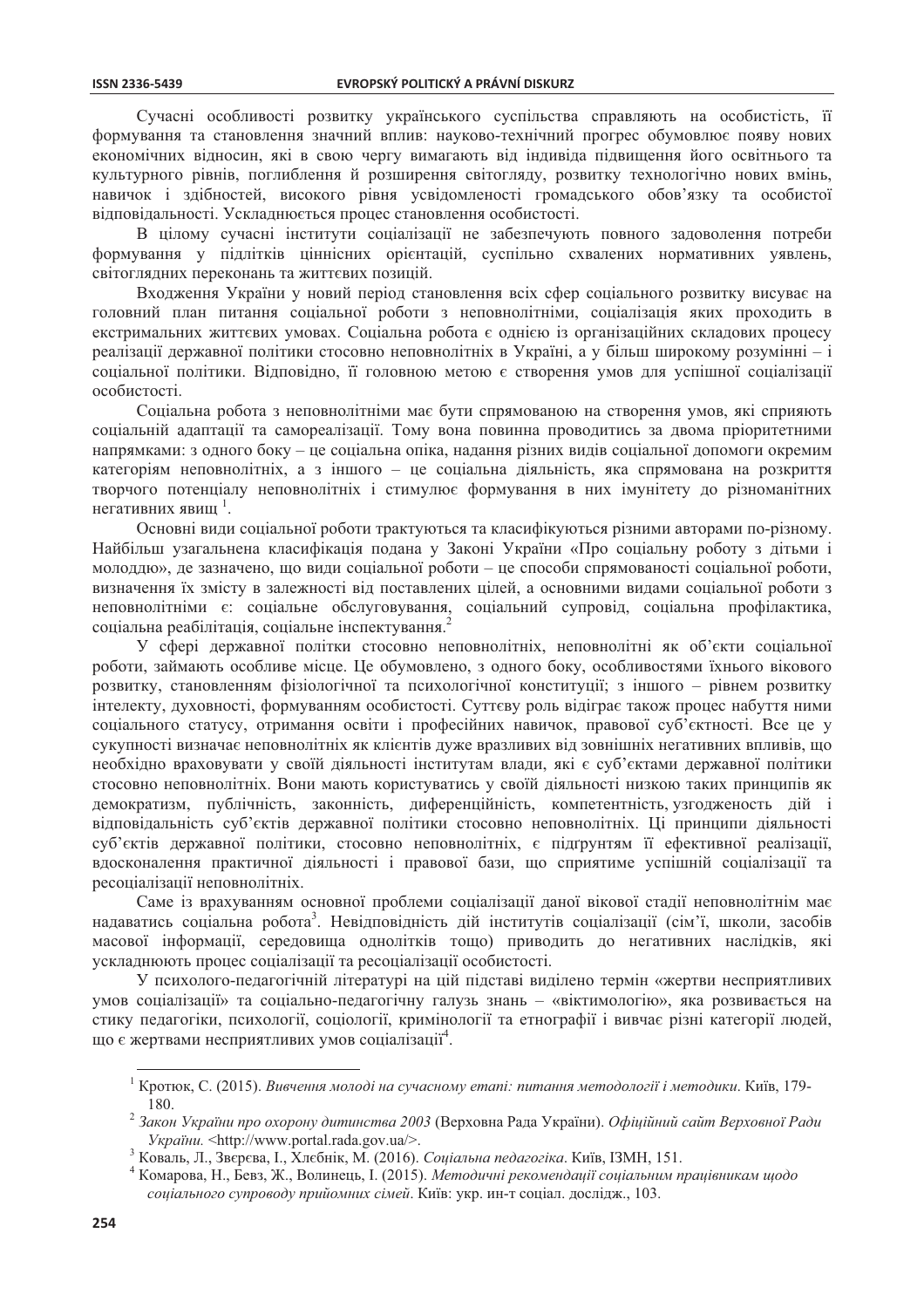Діти-сироти і діти, позбавлені батьківського піклування, у своїх юридичних правах та пільгах прирівняні, згідно з чинним законодавством України, тобто мають одні й ті ж самі права та пільги<sup>1</sup>. Утримання і виховання дітей-сиріт і дітей, позбавлених батьківського піклування, забезпечує держава, застосовуючи здебільшого інституціональні форми опіки та піклування над ними. Специфічні умови життєдіяльності в інтернаті впливають на соціалізацію неповнолітніх. Так, окремі науковці виліляють наступні негативні чинники, що впливають на розвиток особистості в інтернатному закладі: емоційні; соціальні; економічно-територіальні. Дослідження деяких вченихпсихологів свідчать про ознаки «госпіталізму» цієї категорії дітей, тобто фізичне та психічне відставання у розвитку, що проявляється у підвищеній конфліктності, зниженій емоційності, пасивності в організації діяльності, відсутності співчуття, проявах агресивності<sup>2</sup>. Тому, в Україні, з 1998р. розпочато роботу щодо впровадження нових сімейних форм утримання та виховання дітейсиріт та дітей, позбавлених батьківського піклування, а саме, інституту прийомної сім'ї.

На законодавчому рівні, «прийомна сім'я» визначається як «сім'я, яка добровільно взяла із закладів для дітей-сиріт і дітей, позбавлених батьківського піклування, від однієї до чотирьох дітей на виховання та на спільне проживання». Розрізняють такі види прийомних сімей: довготермінова (коли дитина залишається в сім'ї до повноліття); середньотермінова (коли дитина знаходиться в сім'ї, доки не відновляться її зв'язки з біологічною сім'єю, не зміняться на краще тимчасово погіршені обставини); вихідного дня (коли дитина приходить на вихідні у сімейне оточення); денна (коли дитина приходить у сім'ю, де є догляд, виховання і піклування протягом дня, якщо рідна сім'я цього забезпечити не в змозі, у разі, коли батьки працюють, а дитина потребує особливої уваги)<sup>3</sup>.

Отже, соціальна робота з категорією дітей-сиріт та дітей, позбавлених батьківського піклування здійснюється суб'єктами соціальної роботи з такими основними групами неповнолітніх: 1) неповнолітні, які живуть в сім'ях опікунів (піклувальників); 2) неповнолітні, які перебувають в школах-інтернатах; 3) неповнолітні, які навчаються у ПТУ, коледжах, університетах; 4) неповнолітні, які закінчили школи-інтернати; 5) неповнолітні, які виховуються у прийомних сім'ях, у будинках сімейного типу; 6) неповнолітні, які тимчасово перебувають у притулках для неповнолітніх.

Неповнолітні з девіантною поведінкою потребують професійного специфічного підходу з боку суб'єктів соціальної роботи, їх можна об'єднати у групу, що характеризується спільними ознаками, пов'язаними із девіантними проявами. Зокрема, це неповнолітні з делінквентною та адиктивною поведінкою. Потенційними «кандидатами» до цієї категорії є неповнолітні, що не можуть успішно пройти соціалізацію та ресоціалізацію.

Для неповнолітніх з девіантною поведінкою характерними є такі риси, як неврівноваженість, імпульсивність, впертість, безвідповідальність, низький рівень самоконтролю та самодисципліни. Часто зустрічаються такі риси характеру, як грубість, брехливість, егоїзм, інфантилізм (несамостійність прийняття рішень, невміння бачити наслідки власних дій і брати на себе відповідальність, занижена критичність по відношенню до себе, підвищені вимоги до інших). При цьому вони мають підвищену потребу у спілкуванні, самоствердженні, нечіткі та нестійкі моральні принципи, ціннісні орієнтації антисуспільного змісту, наприклад самоствердження шляхом насильства тощо<sup>4</sup>.

У роботі з неповнолітніми з девіантною поведінкою важливим є знання акцентуацій характеру. Оскільки, як показують дослідження, із загальної кількості неповнолітніх, які потрапляють у заклади реабілітації, близько 80 % осіб становлять акцентуали. Розрізняють такі основні типи акцентуацій характеру, які найчастіше зустрічаються у неповнолітніх даної категорії: нестійкий, збудливий, істероїдний, шизоїдний тощо. Універсальною методикою виявлення акцентуації характеру є патохарактерологічний діагностичний опитувальник, розроблений О. Лічко в Інституті ім. В. Бехтєрєва.

Соціальна робота з неповнолітніми з девіантною поведінкою має здійснюватись, відповідно

Толстоухова, І. (2010). Комплексні програми иентрів соціальних служб для молоді. Київ: УДЦССМ,  $204.$ 

<sup>&</sup>lt;sup>2</sup> Коваль, Л., Зверева, І., Хлебник. М. (2016). Соціальна педагогіка. Київ: ІЗМН, 151.

Закон про соціальну роботу з дітьми та молоддю 200. (Верховна Рада України). Офіційний сайт Верховної Ради України. <http://www.portal.rada.gov.ua/>.

<sup>&</sup>lt;sup>4</sup> Кривачук, Л. (2002). Реалізація державної молодіжної політики з питань неповнолітніх в Україні (державно-управлінський аспект): дис. Кандидата наук з держ. упр.: 25.00.02. Львів, 123.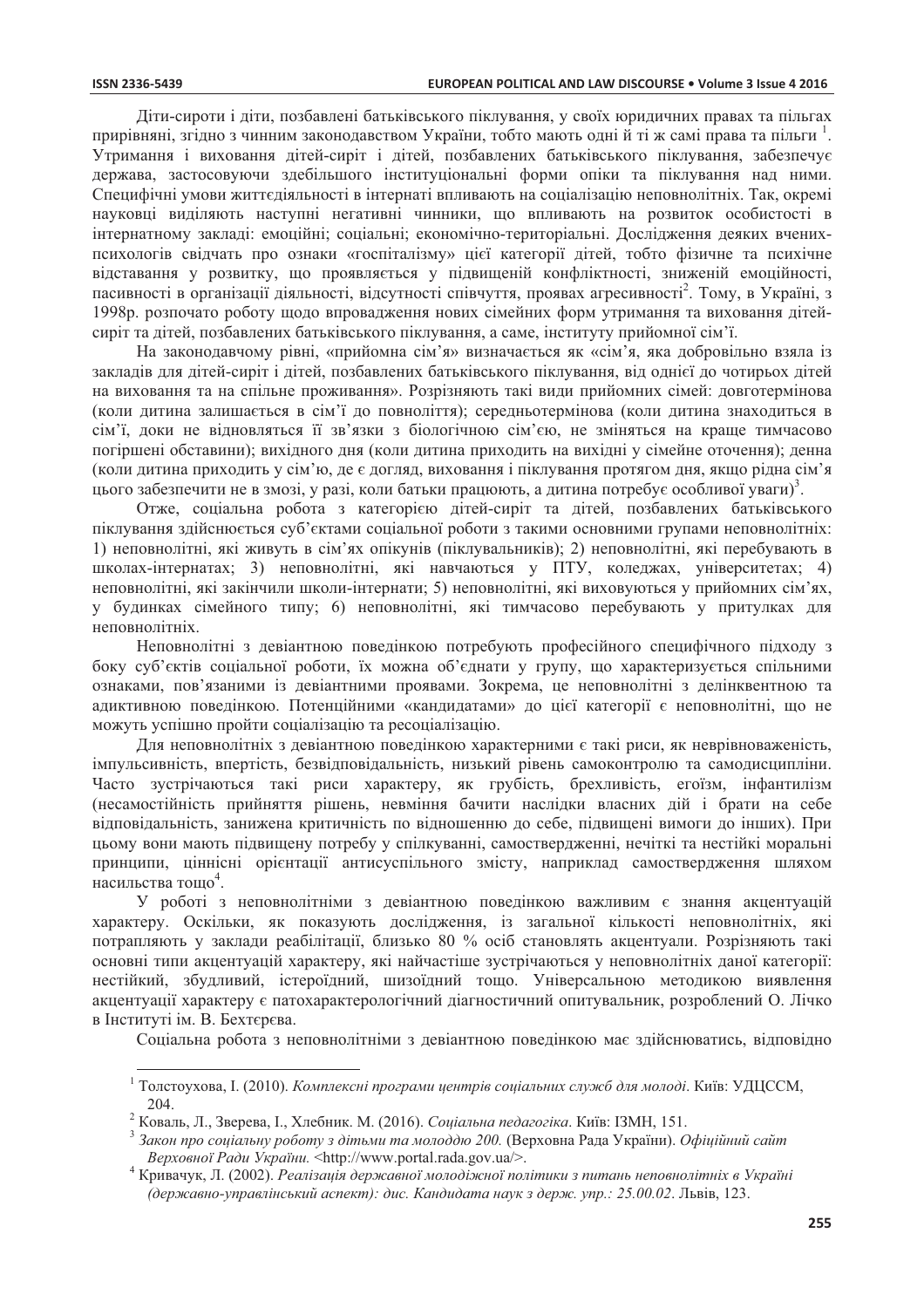до систематизації, що розроблена А. Павленко, І. Пінчук, Л. Шнеренко, за такими напрямками:

профілактика девіантної поведінки неповнолітніх - комплекс заходів, спрямованих на попередження, подолання або нейтралізацію чинників, що спричиняють девіантну поведінку неповнолітніх;

соціальний контроль негативного впливу на неповнолітніх - виявлення фактів  $\equiv$ аморального та кримінального впливу на неповнолітніх у сім'ї, у неформальному оточенні, захист прав дитини, порушення питання про позбавлення осіб батьківських прав, опіку та патронаж тощо;

соціальна пілтримка та реабілітація неповнолітніх з девіантною повелінкою – комплекс заходів, який передбачає здійснення психологічної корекції і реабілітації неповнолітніх, допомоги у створенні навколо неповнолітніх позитивного оточення, сприяння налагодженню сприятливої атмосфери у формальній групі, до якої входить підліток, корекції у разі необхідності сімейних вілносин<sup>1</sup>.

Проблема дитячої бездоглядності не є новою для України (маємо на увазі досвід 20-30 років), проте, вона і досі залишається недостатньо вивченою та дослідженою. Автори словника-довідника з кримінології та психології та словника-довідника для соціальних працівників та соціальних педагогів<sup>2</sup> поняття «бездоглядність» трактують як послаблення чи відсутність нагляду за поведінкою неповнолітніх батьків чи осіб, які їх заміняють. Л. Кривачук, у свою чергу, запропоновано таке визначення: дитяча бездоглядність - це відсутність забезпечення основних потреб дітей у їжі, одязі, теплі, чистоті; антисанітарні умови проживання дітей у сім'ї; відсутність надання дітям необхідного лікування; пропуски дітьми навчальних занять (без поважних причин), відсутність нагляду батьків за поведінкою дітей. Вказані чинники є критеріями визначення дитячої бездоглядності. Але на законодавчому рівні в Україні визначення даного поняття відсутнє, хоча це є дуже важливим чинником ефективної діяльності інститутів виконавчої влади у сфері державної політики стосовно неповнолітніх. Безлоглялні літи, як правило, займаються бродяжництвом, жебрацтвом, крадіжками, вживають алкогольні напої, тютюнові вироби, наркотики, токсичні речовини, вони часто стають жертвами сексуальних злочинів, залучаються дорослими до протиправної діяльності, їхнє життя і здоров'я постійно перебуває під загрозою, а самі вони знаходяться у екстремальних життєвих умовах. Тому дана категорія неповнолітніх має становити окрему групу клієнтів соціальної роботи, яка потребує притулку за потребою, педагогічносоціально-правового захисту та відповідної психологічної підтримки, реабілітаційнопрофілактичної роботи.

Неповнолітні, які виховуються у неблагополучних (часто багатолітніх) сім'ях є складовою частиною більшості девіантів. Кількість таких сімей з кожним роком зростає. Для своєчасної постанови таких сімей на облік служб у справах дітей необхідна взаємодія працівників медичних та дитячих закладів із службами у справах дітей. Тому важливо здійснювати соціальну роботу з членами таких сімей, насамперед, соціальне інспектування та соціальний супровід неблагополучних сімей, з метою забезпечення успішної соціалізації дітей, які виховуються у цих сім'ях 3.

В Україні ратифіковано низку Конвенцій і Рекомендацій Міжнародної організації праці, які регулюють питання праці неповнолітніх<sup>4</sup>. Система національного законодавства, що регламентує трудові відносини неповнолітніх, визначена багатьма нормативно-правовими актами що мають вищу силу. Насамперед основним законом - Конституцією України<sup>5</sup>, Кодексом законів про працю України<sup>6</sup>, Законом України «Про зайнятість населення»<sup>7</sup>, Законом України «Про охорону праці»<sup>1</sup>,

<sup>&</sup>lt;sup>1</sup> Коваль, Л., Зверева, І., Хлебник, М. (2016). *Соціальна педагогіка*, Київ: ізмн, 151.

<sup>&</sup>lt;sup>2</sup> Комарова, Н., Бевз, Ж., Волинець, І. (2015). Методичні рекомендації соціальним працівникам щодо соціального супроводу прийомних сімей. Київ: укр. ин-т соціал. дослідж., 103.

Меленюк, В. (2011). Особливості соціалізації та ресоціалізації неповнолітніх девіантної поведінки. Харків: збірник наукових праць, серія публічне управління: терія та практика, 224.

Конвениия ООН о правах ребёнка (1990). Москва: амалфия, 270.

<sup>&</sup>lt;sup>5</sup> Конституція України 1996 (Верховна Рада Укаїни). Офіційний сайт Верховної Ради України. <http://www.portal.rada.gov.ua/>.

Кодекс законів про працю 2003 (Верховна Рада Укаїни). Офіційний сайт Верховної Ради України. <http://www.portal.rada.gov.ua/>.

 $\frac{7}{7}$ Закон про зайнятість населення 2009 (Верховна Рада України). Офіційний сайт Верховної Ради України. <http://www.portal.rada.gov.ua/>.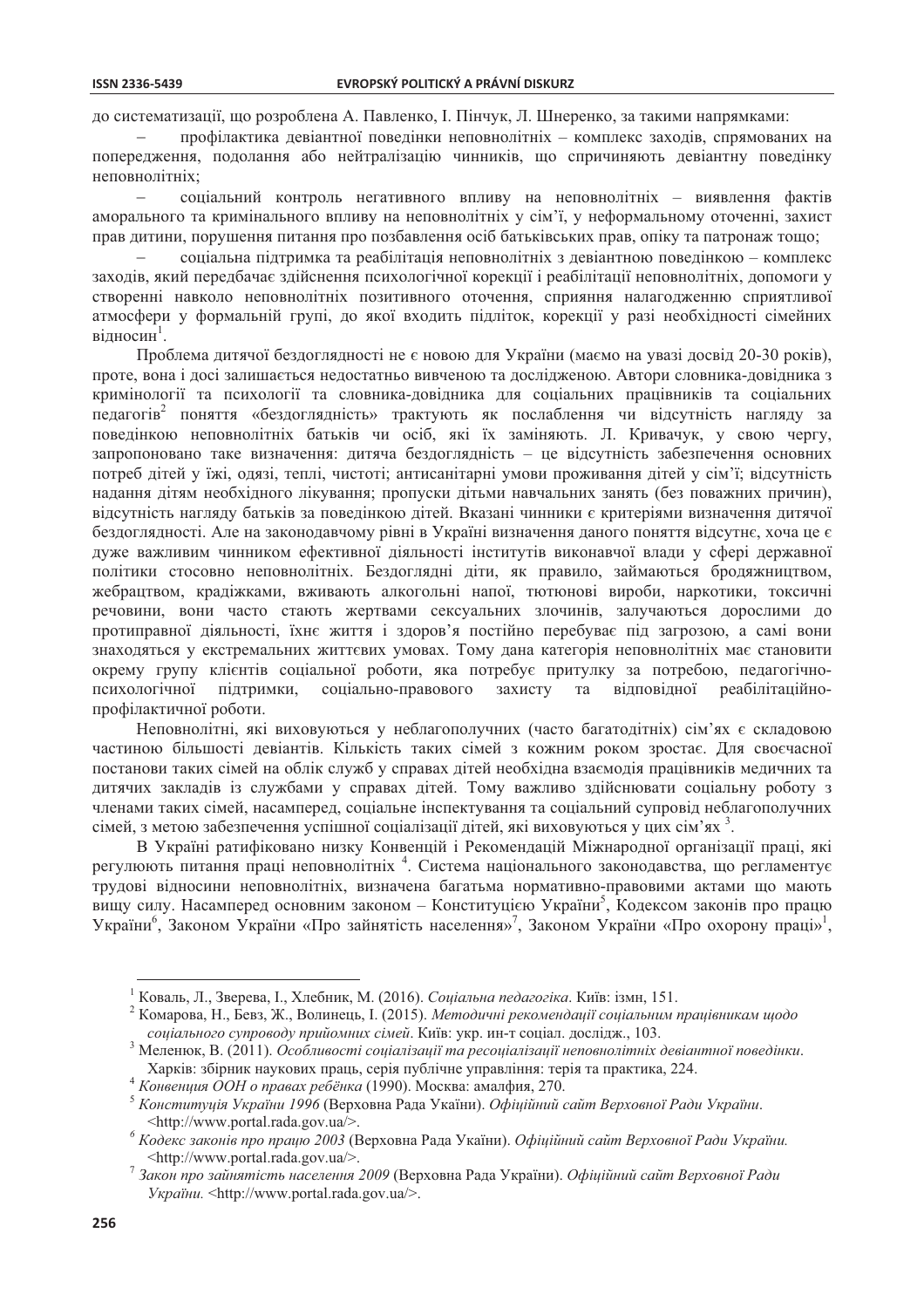#### **ISSN 2336-5439**

«Про сприяння соціальному становленню та розвитку молоді в Україні»<sup>2</sup> та іншими підзаконними нормативно-правовими актами. Незважаючи на те, що праця завжди вважалася засобом виховання ( у тому числі, і у дитячому віці) не будь-яка праця має позитивний виховний вплив. Наприклад, важка праця неповнолітніх з метою їх експлуатації. Для аналізу використаємо соціологічнє опитування неповнолітніх з питань їх трудової зайнятості та дослідження «Дитяча праця в Україні», які були проведені у 2015 р. українським інститутом соціальних досліджень за підтримки Міжнародної організації праці (ILO) у межах Міжнародної програми ліквідації дитячої праці (IPEC). За результатами цих досліджень встановлено, що серед 350 тис. дітей, які займалися економічною діяльністю у 2015 р. в Україні 52% становили неповнолітні віком 15-17 років, яким за національним законодавством дозволяється працювати; 24% - діти віком 13-14 років; 24% - діти віком до 13 років.<sup>3</sup>

Особливості функціонування сучасного ринку праці в Україні впливають на розподіл працюючих неповнолітніх за видами економічної діяльності. Так, сферою найбільшого використання праці неповнолітніх є сільське господарство (53% працюючих), торгівля (34%), послуги (27%). Залучення неповнолітніх до економічної діяльності значною мірою залежить і від місця проживання, адже, виявилось, що рівень економічної зайнятості у 2015 р. неповнолітніх з числа сільських жителів значно вищий ніж у міських: у сільській місцевості - 7,1%, у міській -5,2%. У більшості випадків відносини працюючих неповнолітніх з роботодавцями не мають офіційного оформлення. Так, 86% працюючих приймалися на роботу за усною домовленістю, без оформлення відповідних документів, і лише 14% були офіційно оформлені на роботу<sup>4</sup>.

Таким чином, виконуючи некваліфіковану, важку фізичну працю, неповнолітні стають жертвами надмірного фізичного і психологічного навантаження. Експлуатація праці неповнолітніх негативно позначається на їх здоров'ї, подальшому розвитку та виступає негативним чинником їх успішної соціалізації. Окремою є проблема праці неповнолітніх з девіантною поведінкою, зокрема, тих, хто жебракує, бродяжить, знаходиться у конфлікті із законом. Неповнолітні цієї категорії залучаються до діяльності, яка належить до найгірших форм праці неповнолітніх, зокрема, проституції, порнографії, примусової праці, кримінальних діях, крадіжок металу. В наслідок діється деформація у структурі та функціях суспільних інститутів, насамперед сім'ї та навчальних закладів. Тому сучасні кризові явища в суспільстві вимагають проведення цілеспрямованої соціальної роботи з неповнолітніми девіантної поведінки, з метою їх ресоціалізації.

#### **References:**

 $1.$ Zakon pro zajniatist' naselennia 2009 [Law of Ukraine on employment of population] (Verkhovna Rada Ukrainy). Official website of the Verkhovna Rada of Ukraine. <http://www.portal.rada.gov.ua/> [in Ukrainian].

Zakon pro okhoronu pratsi 2008 [Law of Ukraine on protection of labour] (Verkhovna Rada Ukrainy). Official  $\mathcal{D}$ website of the Verkhovna Rada of Ukraine..<http://www.portal.rada.gov.ua/> [in Ukrainian].

 $\mathcal{Z}$ Zakon pro sotsial'nu robotu z dit'my ta moloddiu [Law of Ukraine on social work with children and youth] (Verkhovna Rada Ukrainy). Official website of the Verkhovna Rada of Ukraine.. < http://www.portal.rada.gov.ua/> [in Ukrainian].

Zakon pro spryiannia sotsial'nomu stanovlenniu ta rozvytku molodi v Ukraini 2003 [Law of Ukraine on 4. promotion of social establishment and development of youth in Ukraine 2003] (Verkhovna Rada Ukrainy). Official website of the Verkhovna Rada of Ukraine. <http://www.portal.rada.gov.ua/> [in Ukrainian].

Zakon Ukrainy pro okhoronu dytynstva 2003 [Law of Ukraine on protection of childhood] (Verkhovna Rada Ukrainy). Official website of the Verkhovna Rada of Ukraine.. <http://www.portal.rada.gov.ua/> [in Ukrainian]. Koval', L., Zvereva, I., Khlebnyk, M. (2016). Sotsial'na pedahohika [Social pedagogics]. Kyiy: izmn [in 6. Ukrainianl.

Kodeks zakoniv pro pratsiu 2003 [Code of labour laws 2003] (Verkhovna Rada Ukainy). Official website of the  $7<sup>1</sup>$ Verkhovna Rada of Ukraine..<http://www.portal.rada.gov.ua/> [in Ukrainian].

Закон про охорону праці 2008 (Верховна Рада України). Офіційний сайт Верховної Ради України. <http://www.portal.rada.gov.ua/>.

 $\overline{c}$ Закон про сприяння соціальному становленню та розвитку молоді в Україні 2003 (Верховна Рада України). Офіційний сайт Верховної Ради України. <http://www.portal.rada.gov.ua/>.

Кротюк, С. (2015). Вивчення молоді на сучасному етапі: питання методології і методики. Київ, 179-180.

 $^4$  Кротюк, С. (2015). Вивчення молоді на сучасному етапі: питання методології і методики. Київ, 179-180